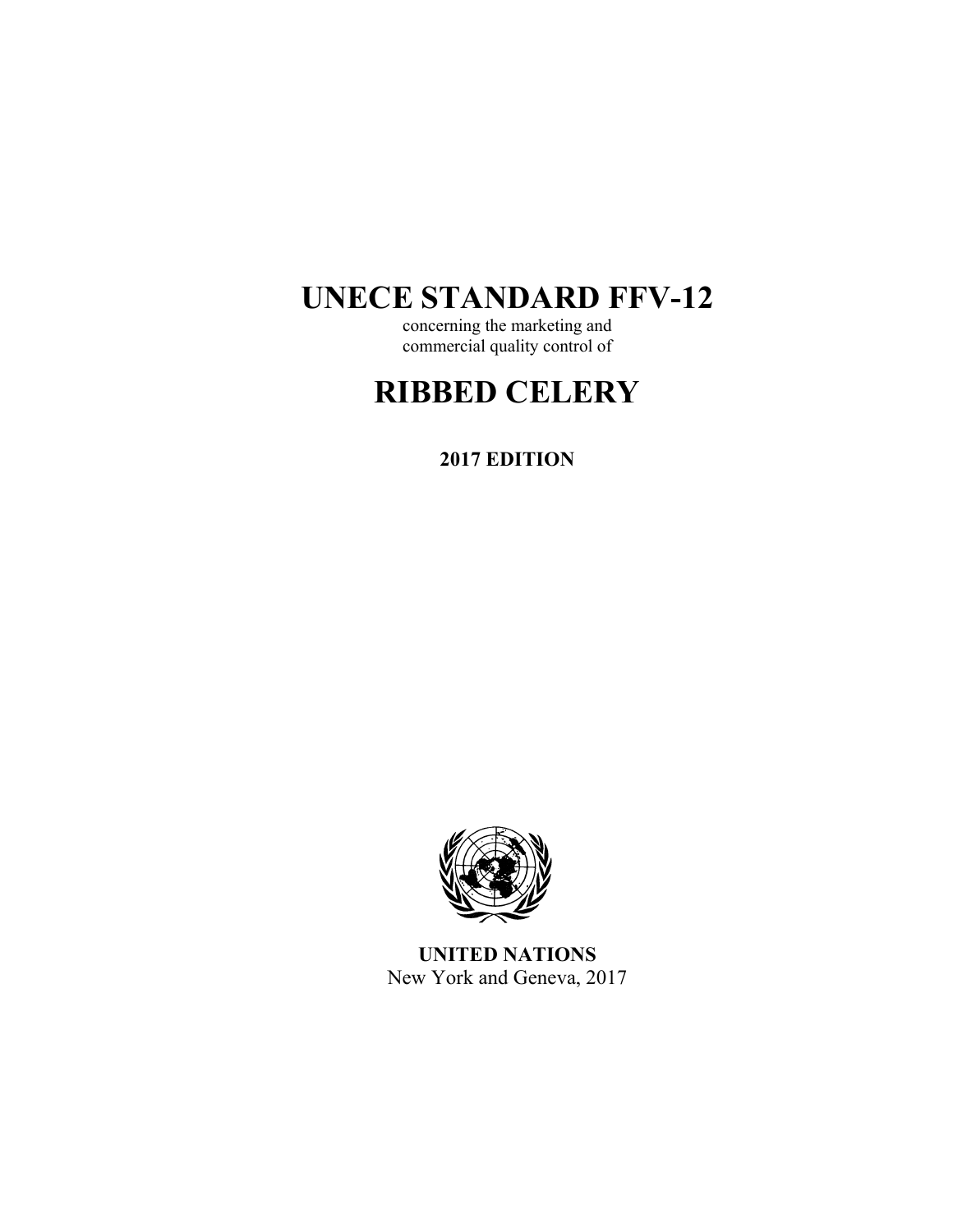#### **NOTE**

#### **Working Party on Agricultural Quality Standards**

The commercial quality standards developed by the Working Party on Agricultural Quality Standards of the United Nations Economic Commission for Europe (UNECE) help facilitate international trade, encourage highquality production, improve profitability and protect consumer interests. UNECE standards are used by governments, producers, traders, importers and exporters, and other international organizations. They cover a wide range of agricultural products, including fresh fruit and vegetables, dry and dried produce, seed potatoes, meat, cut flowers, eggs and egg products.

Any member of the United Nations can participate, on an equal footing, in the activities of the Working Party. For more information on agricultural standards, please visit our website <www.unece.org/trade/agr>.

The present revised Standard for Ribbed Celery is based on document ECE/TRADE/C/WP.7/GE.1/2010/INF.49, reviewed and adopted by the Working Party at its sixty-sixth session.

Aligned with the Standard Layout (2017)

The designations employed and the presentation of the material in this publication do not imply the expression of any opinion whatsoever on the part of the United Nations Secretariat concerning the legal status of any country, territory, city or area or of its authorities, or concerning the delimitation of its frontiers or boundaries. Mention of company names or commercial products does not imply endorsement by the United Nations.

All material may be freely quoted or reprinted, but acknowledgement is requested.

Please contact the following address with any comments or enquiries:

Agricultural Standards Unit Economic Cooperation and Trade Division United Nations Economic Commission for Europe Palais des Nations CH-1211 Geneva 10, Switzerland E-mail: agristandards@unece.org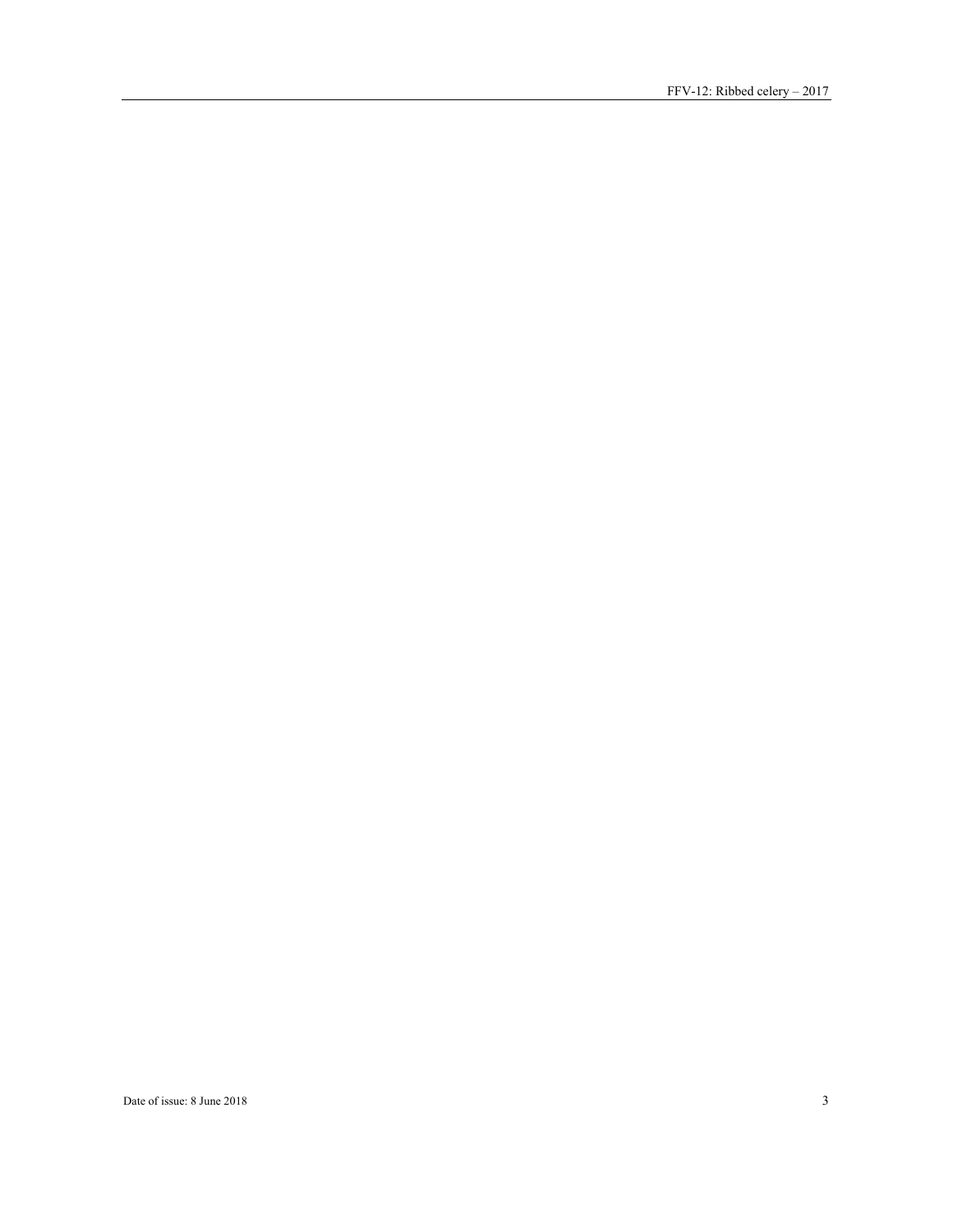## **UNECE standard FFV-12 concerning the marketing and commercial quality control of ribbed celery**

## **I. Definition of produce**

This standard applies to ribbed celery of varieties (cultivars) grown from *Apium graveolens* var. *dulce* (Mill.) Pers. to be supplied fresh to the consumer, ribbed celery for industrial processing being excluded.

## **II. Provisions concerning quality**

The purpose of the standard is to define the quality requirements for ribbed celery after preparation and packaging.

However, if applied at stages following export, products may show in relation to the requirements of the standard:

- a slight lack of freshness and turgidity
- a slight deterioration due to their development and their tendency to perish.

The holder/seller of products may not display such products or offer them for sale, or deliver or market them in any manner other than in conformity with this standard. The holder/seller shall be responsible for observing such conformity.

#### **A. Minimum requirements**

In all classes, subject to the special provisions for each class and the tolerances allowed, the ribbed celery must be:

- intact, removal of the upper part being permitted
- sound; produce affected by rotting or deterioration such as to make it unfit for consumption is excluded
- clean, practically free of any visible foreign matter
- fresh in appearance
- practically free from pests
- practically free from damage caused by pests
- free of damage caused by frost
- free of cavities, suckers and flower stems
- free of abnormal external moisture, i.e. adequately "dried", if washed
- free of any foreign smell and/or taste.

The cut at the base must be clean.

The development and condition of the ribbed celery must be such as to enable them:

• to withstand transportation and handling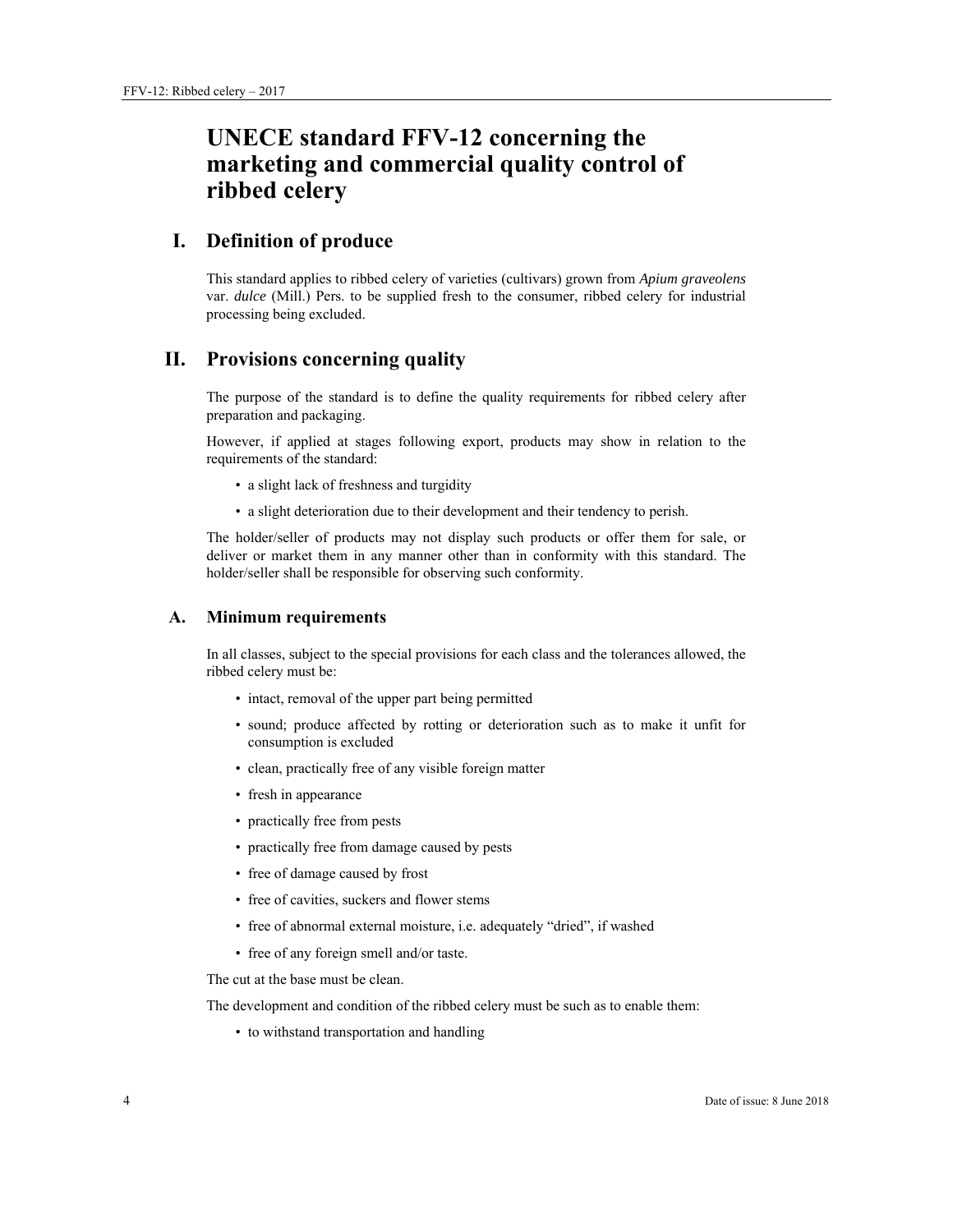• to arrive in satisfactory condition at the place of destination.

### **B. Classification**

Ribbed celery is classified in two classes, as defined below:

#### **(i) Class I**

Ribbed celery in this class must be of good quality. It must be characteristic of the variety and/or commercial type.

It must be regular in shape and free of traces of diseases on either the leaves or the leaf stalks. The leaf stalks must not be broken, stringy, crushed or split.

In the case of blanched ribbed celery, the leaves must be white to yellowish-white or greenish-white in colour for at least half their length.

The following slight defects, however, may be allowed, provided these do not affect the general appearance of the produce, the quality, the keeping quality and presentation in the package:

• a slight defect in shape.

#### **(ii) Class II**

This class includes ribbed celery that does not qualify for inclusion in Class I but satisfies the minimum requirements specified above.

In the case of blanched ribbed celery, the leaves must be white to yellowish-white or greenish-white in colour for at least one-third of their length.

The following defects may be allowed, provided the ribbed celery retains its essential characteristics as regards the quality, the keeping quality and presentation:

- slight traces of rust
- slight deformation
- slight bruises
- not more than two leaf stalks that are broken, crushed or split.

## **III. Provisions concerning sizing**

Size is determined by the weight of the unit.

The minimum weight shall be 150 g.

To ensure uniformity in size, the range in size between produce in the same package shall not exceed:

- 200 g for ribbed celery over 800 g, labelled "large"
- 150 g for ribbed celery between 500 800 g, labelled "medium"
- 100 g for ribbed celery between 150 500 g, labelled "small".

Uniformity in size is compulsory for Class I.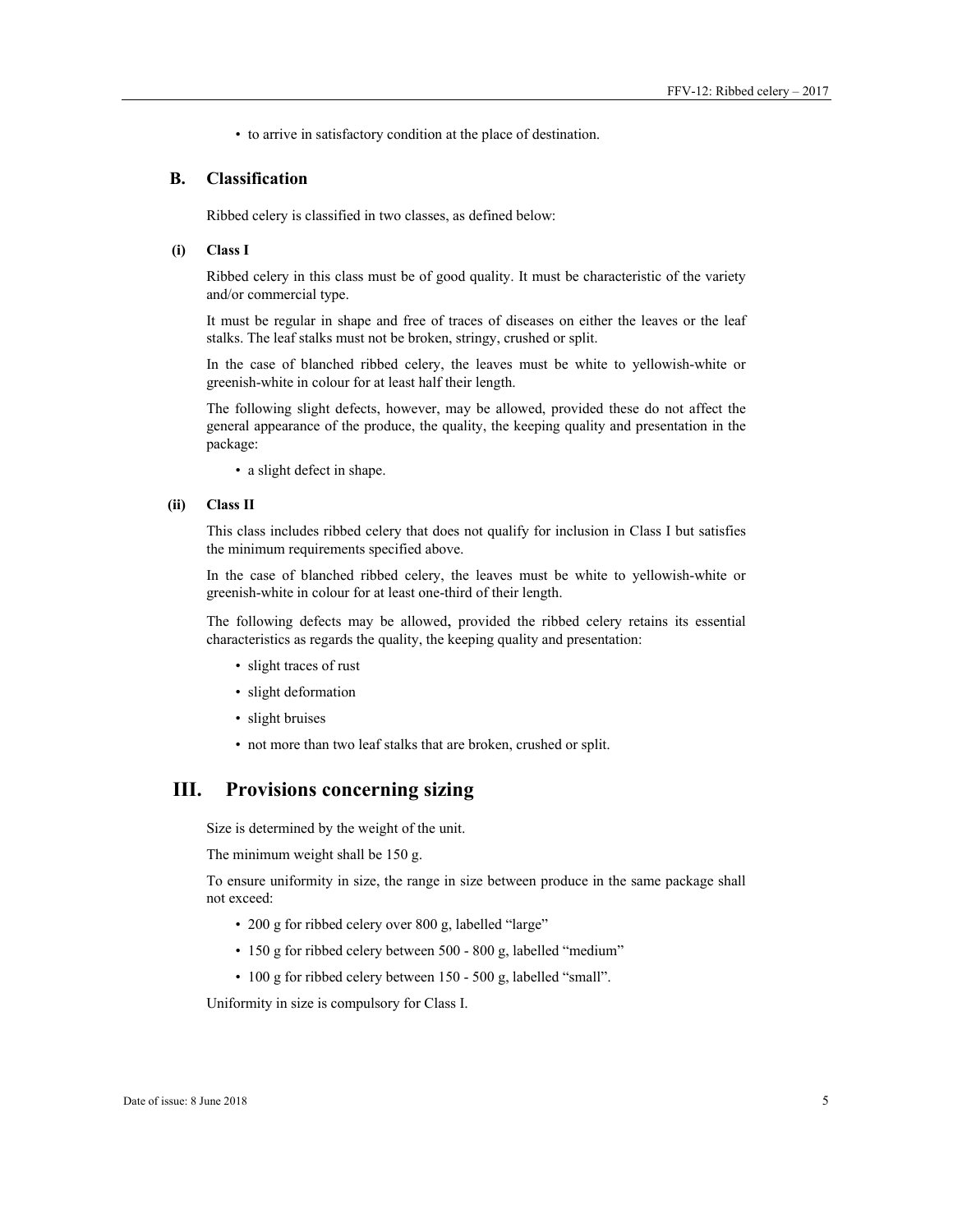## **IV. Provisions concerning tolerances**

At all marketing stages, tolerances in respect of quality and size shall be allowed in each lot for produce not satisfying the requirements of the class indicated.

#### **A. Quality tolerances**

#### **(i) Class I**

A total tolerance of 10 per cent by number or weight, of ribbed celery not satisfying the requirements of the class, but meeting those of Class II is allowed. Within this tolerance not more than 1 per cent in total may consist of produce satisfying neither the requirements of Class II quality nor the minimum requirements, or of produce affected by decay.

#### **(ii) Class II**

A total tolerance of 10 per cent by number or weight, of ribbed celery satisfying neither the requirements of the class nor the minimum requirements is allowed. Within this tolerance not more than 2 per cent in total may consist of produce affected by decay.

#### **B. Size tolerances**

For all classes (if sized): a total tolerance of 10 per cent, by number or weight, of ribbed celery not satisfying the requirements as regards sizing is allowed.

## **V. Provisions concerning presentation**

### **A. Uniformity**

The contents of each package must be uniform and contain only ribbed celery of the same origin, variety or commercial type, quality, colour and size (if sized).

The visible part of the contents of the package must be representative of the entire contents.

#### **B. Packaging**

Ribbed celery must be packed in such a way as to protect the produce properly.

The materials used inside the package must be clean and of a quality such as to avoid causing any external or internal damage to the produce. The use of materials, particularly of paper or stamps bearing trade specifications, is allowed, provided the printing or labelling has been done with non-toxic ink or glue.

Stickers individually affixed to the produce shall be such that, when removed, they neither leave visible traces of glue nor lead to skin defects.

Packages must be free of all foreign matter.